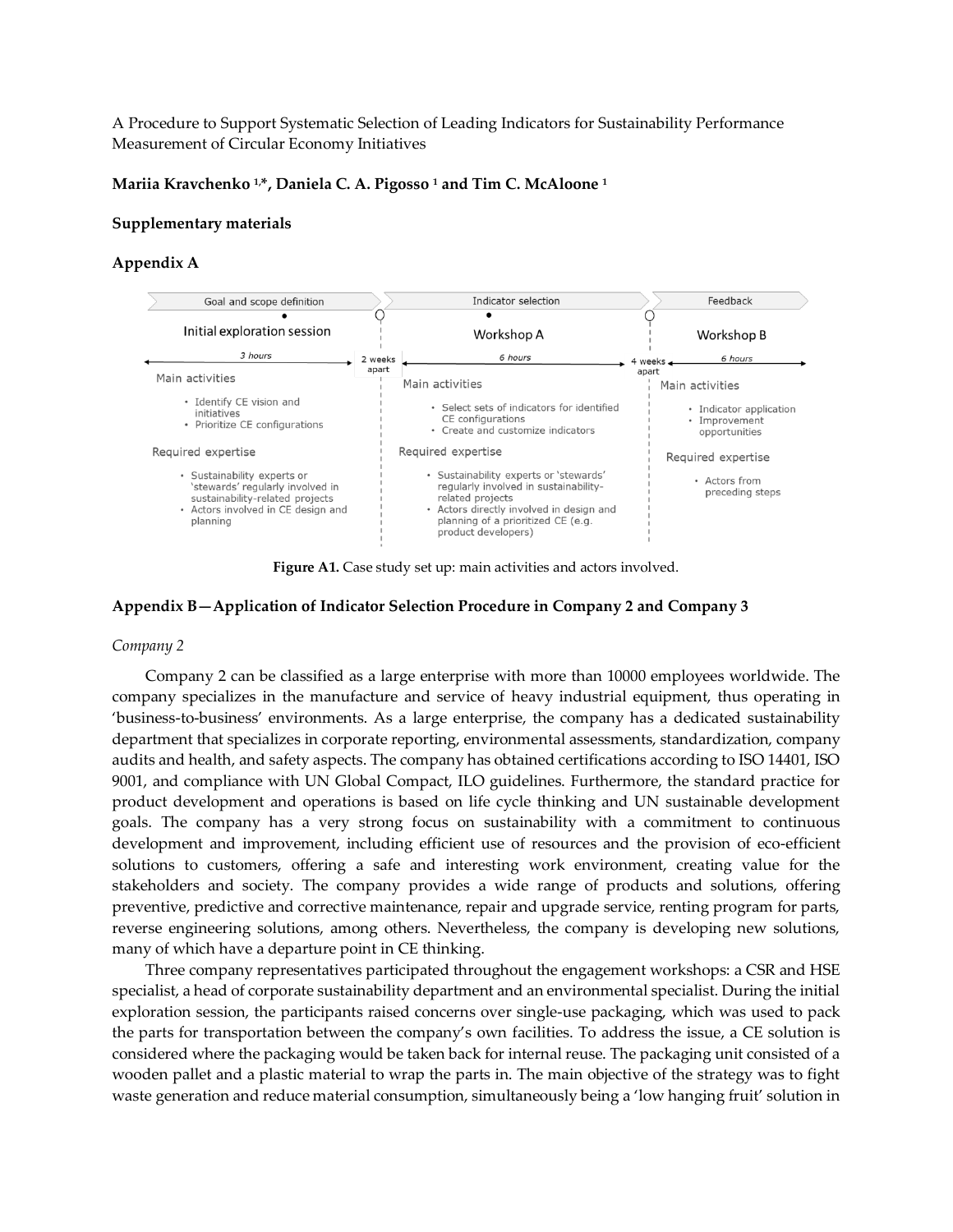terms of implementation. Thus, the CE solution 'circular packaging' was prioritized as a scope to select indicators for in Step 1 (Figure B1). During workshop A (Step 2), the CE configuration for the CE scope consisted of the CE strategies 'reuse', 'reduce impact in manufacturing' and a BP 'production and operations'. After applying the corresponding filters in the database, the initial indicator set comprised 34 indicators. Using the guiding questions, the consolidated set of indicators was narrowed down to 13, yet again discussed one-by-one in the group and following the removal of similar indicators, the final set resulted in 8 indicators, of which 3 were customized to better reflect the particularity of the process. The social dimension indicators were opted out by the participants, and the final set comprised of 5 indicators covering economic aspects, 2 covering environmental and 1 being 'neutral', i.e., serving the role of a supportive indicator defined by the participants, rather than being a key indicator as others. The participants commented on the final set rather being the one 'expected', in that, economic aspects largely dominated by cost aspects (e.g., transport costs). On the other hand, all the participants agreed that "… indicators gave a good overview of data that needs to be collected and registered in their internal database to provide a better overview of the conditions of the current system as well as to introduce and monitor improvements". Nonetheless, the team also discussed that the scope of circular initiative could be expanded not only to account for take-back routes but also to consider other types of materials for packaging. During Workshop B, the discussion revolved around the data collection process, with participants raising concerns over data acquisition taking into consideration the fact that the transportation aspects of part exchange between factories were being managed by a third-party logistics provider.

| Steps                                | <b>Activities</b>                                            | Outcomes                                                                                     |                                                                                                                                                                                                                  |  |  |  |
|--------------------------------------|--------------------------------------------------------------|----------------------------------------------------------------------------------------------|------------------------------------------------------------------------------------------------------------------------------------------------------------------------------------------------------------------|--|--|--|
| Step 1. Goal and<br>Scope definition | Initial exploration session                                  | Circular scenario: "Circular packaging"                                                      |                                                                                                                                                                                                                  |  |  |  |
|                                      | - Defining circular scenarios<br>and circular configurations |                                                                                              | Circular configuration: a combination of CE strategy 'reuse', CE strategy<br>'reduce impact in manufacturing' and a BP 'production and operations'.                                                              |  |  |  |
|                                      |                                                              | 'Leading performance indicator database'                                                     |                                                                                                                                                                                                                  |  |  |  |
|                                      |                                                              | > 270 sustainability-related performance indicators                                          |                                                                                                                                                                                                                  |  |  |  |
| Step 2. Indicator<br>selection       | Workshop A<br>- Initial indicator set                        | - 34 indicators                                                                              |                                                                                                                                                                                                                  |  |  |  |
|                                      | - Refining the initial<br>indicator set                      | - 8 indicators: social aspects were opted out                                                |                                                                                                                                                                                                                  |  |  |  |
| Step 3: Final<br>indicator set       | Workshop A<br>- Composing the final<br>indicator set         | 8 indicators                                                                                 |                                                                                                                                                                                                                  |  |  |  |
|                                      |                                                              | Environmental<br>Social                                                                      | Economic                                                                                                                                                                                                         |  |  |  |
|                                      |                                                              | • Amount and<br>- not selected<br>material type<br>of packaging*<br>• Stock keeping<br>unit* | • Packaging costs<br>• Total holding cost<br>• Cost of inspection*<br>• Transportation cost from<br>collectors to facility<br>• Cost of disposal of solid waste<br>• Fuel consumption in reverse<br>supply chain |  |  |  |
|                                      |                                                              | * customized indicators                                                                      |                                                                                                                                                                                                                  |  |  |  |

**Figure B1.** Overview of activities and outcomes of the procedure application in Company 2.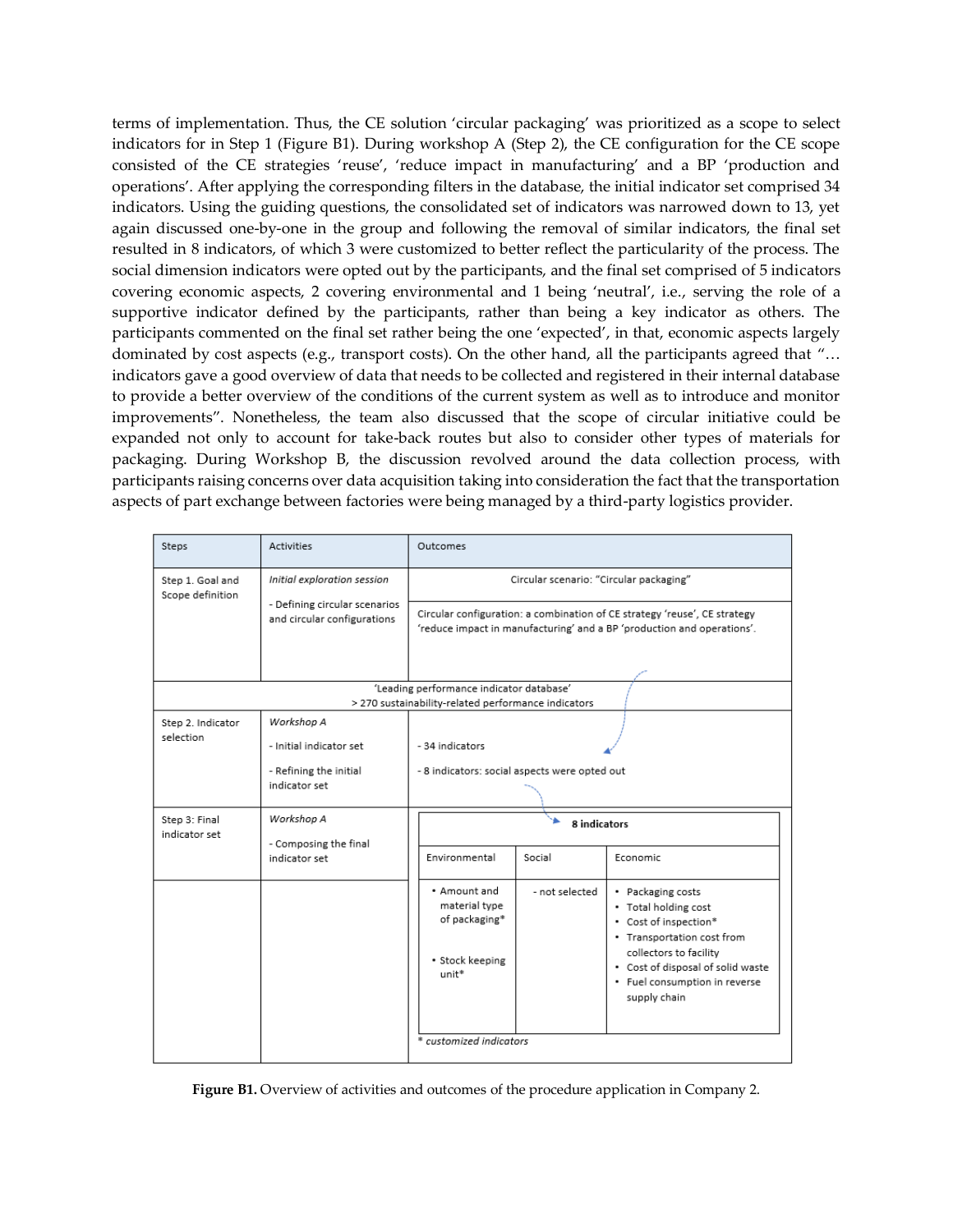The main feedback from Company 2 was to specify who the users of the procedure and indicators should be. Another feedback concerned the importance of having a circular scenario ready to be used as an input for the selection process, in that "… to make filtering meaningful and to be able further narrow down the set of selected indicators". The participants also commented on the 'broadness' of the sustainability screening framework in comparison to, for instance, life cycle assessment methodology, in that, the screening tool accounts for different business processes and allows them to select indicators that cover all three dimensions of sustainability. All the participants acknowledged that because of the comprehensiveness of the database, "it would interesting to have a set of key indicators for each project we initiate and run. Having that, we can collect data that can be used across projects, but also to monitor changes and introduce improvements over time". Furthermore, it was emphasized that some indicators can be used to improve existing performance measurement systems, for instance, the environmental management system because the majority of the company's factories are certified according to ISO 14001. In addition, the participants raised questions about the 'risks' associated with operating with a 'limited' number of indicators or contradictory indicators, commenting about the importance of having boundaries during the indicator evaluation process, so not to select too many, too few or too 'biased' indicators by trying to avoid trade-offs.

### *Company 3*

Company 3 can be classified as a large enterprise with around 500 employees worldwide. The company belongs to the textile sector and specializes in the design of "high-quality textile" for various applications, such as upholsteries, rugs, curtains, home accessories. The customers belong to public, private and commercial segments. The company has a long history of design based on sustainability and life cycle thinking principles. A large number of fabrics are certified according to EU Ecolabel certifications, the headquarter office is certified according to ISO 9001 and ISO 14001 and is operating on 'green' electricity. The company is also working with a circular economy and UN sustainable development goals.

Several company representatives participated throughout the engagement workshops: a sustainability manager, a product developer, a head of design management and a director of a subsidiary company. During the initial exploration session, the participants highlighted the corporate strong focus on resource efficiency and the reduction of environmental impacts. One particular objective set to become a zero-waste company, therefore circular economy was in focus. Indeed, the participants confirmed that there are several circular initiatives the company is looking at with a greater focus on products and reduction of their virgin material input. One of the CE solutions proposed was to focus on pre-user recycling of leftovers in manufacturing to be used as a feedstock for the product. Minimization of raw material input and transportation, reduction of chemical and water usage and manufacturing waste were the intentions behind the solution. Consequently, the CE scope (Step 1) was based on the CE solution 'circular manufacturing', comprised of the CE configuration 'reduce impact in raw material and sourcing' and 'reduce impact in manufacturing'. To this selection, a business process 'production and operation' has been added. This configuration was based on the logic that the closed-loop recycling is to be done internally, i.e., leftovers from the production of a product A would be recycled into product B. Proceeding with the selected CE configuration, the initial set comprised of 46 indicators (Figure B2). The participants then screened the indicators by answering the set of guiding questions (sub-steps under Step 2), selecting 15 indicators to proceed with. Following the discussion in the team, this set has further been refined to contain 7 indicators, 5 of which covered environmental aspects, such as energy, scrap amount, water consumption, while 2 economic indicators addressed the costs of processing and of transport. Likewise, most social and economic indicators were opted out. For instance, the participants stated that for social and ethical issues "… we feel this indicator (the indicator 'Suppliers that have been screened against labor practices criteria') is not for each product, but a core value and basic compliance to become one of our suppliers. This is part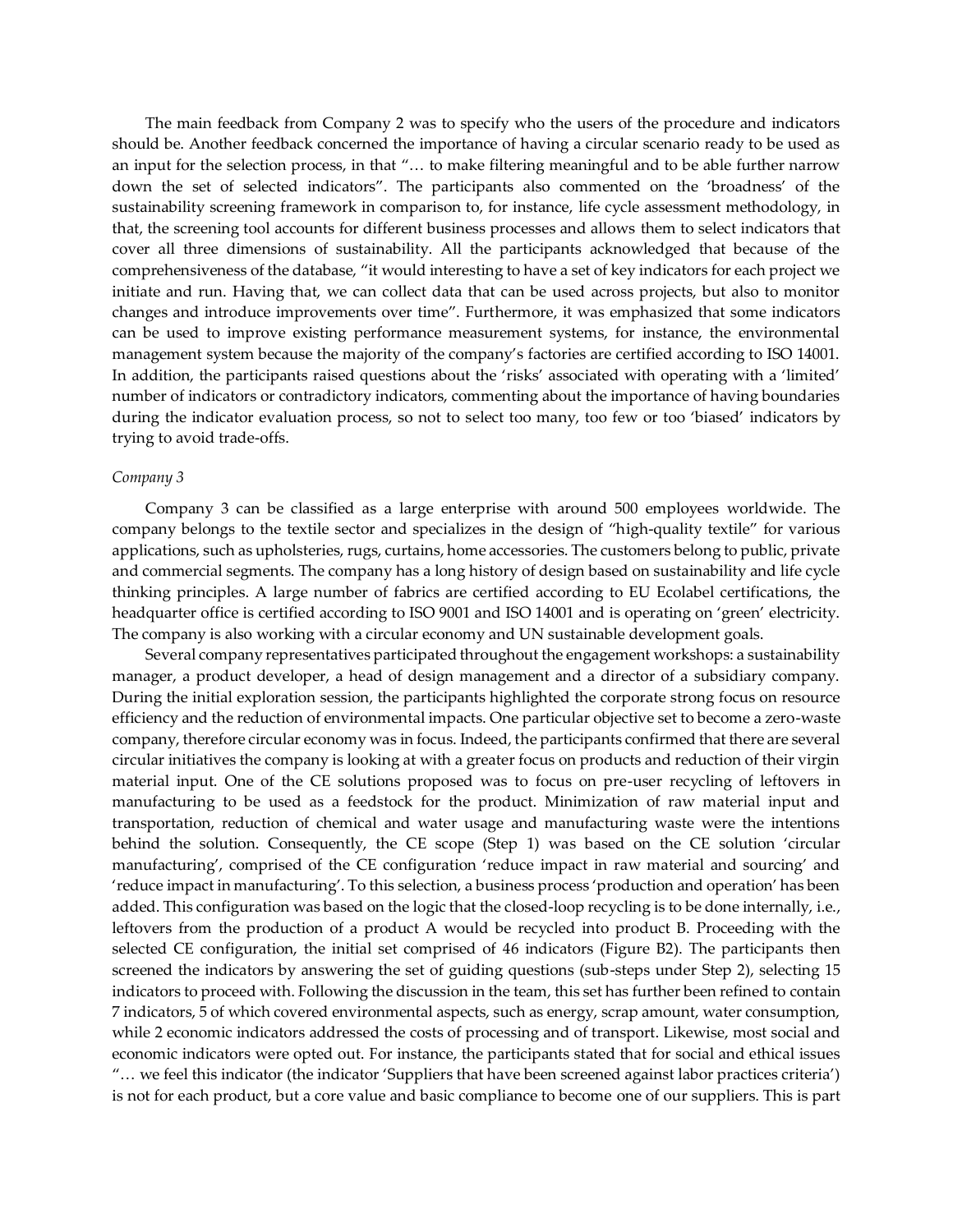of our code of conduct, a strategic decision". Similarly, most of the economic indicators were de-selected, with participants commenting: "We had a hard time understanding the economic indicators as they are out of our expertise, so we got support from a colleague". For the selected indicator 'Specific solid waste mass', measuring manufacturing scrap amount, which is to be recycled into the product B, the participants stated that it was an interesting indicator, which would allow the company to understand the potential of the CE solution. In order to calculate the indicator, the suppliers had to be contacted to provide the data. During the selection process, the discussion around the indicator 'Product Weight Reduction Ratio' concerned to what extent can the company reduce the amount of a material in the product. As the product designer stated: "… [this indicator] could be taken into account in new product development, but quality [of the current product] is our first priority".

After the final set of indicators was obtained, the participants suggested selecting indicators for another CE initiative that the company was interested in operationalizing. Following the discussion about the zero-waste ambition, another CE solution, B, focused on the leasing model that would allow in retrieving the used product for closed-loop recycling at the end of life. For this solution, two CE configurations were defined. CE configuration A, comprising a business model perspective focused on leasing (circular configuration A under scenario B in Figure B2), and CE configuration B comprising a CE strategy 'reduce impact in raw material and sourcing' and 'recycling' looked from the end of life operations perspective. The initial sets of indicators consisted of 20 indicators for configuration A and 18 indicators for configuration B. It has to be noted that the final indicator set was not selected as this CE initiative was in its 'raw' stage with no details around it. However, the outcome of the screening step allowed us to identify the key aspects that have to be considered when developing the initiative further.



**Figure B2.** Overview of activities and outcomes of the procedure application in Company 3.